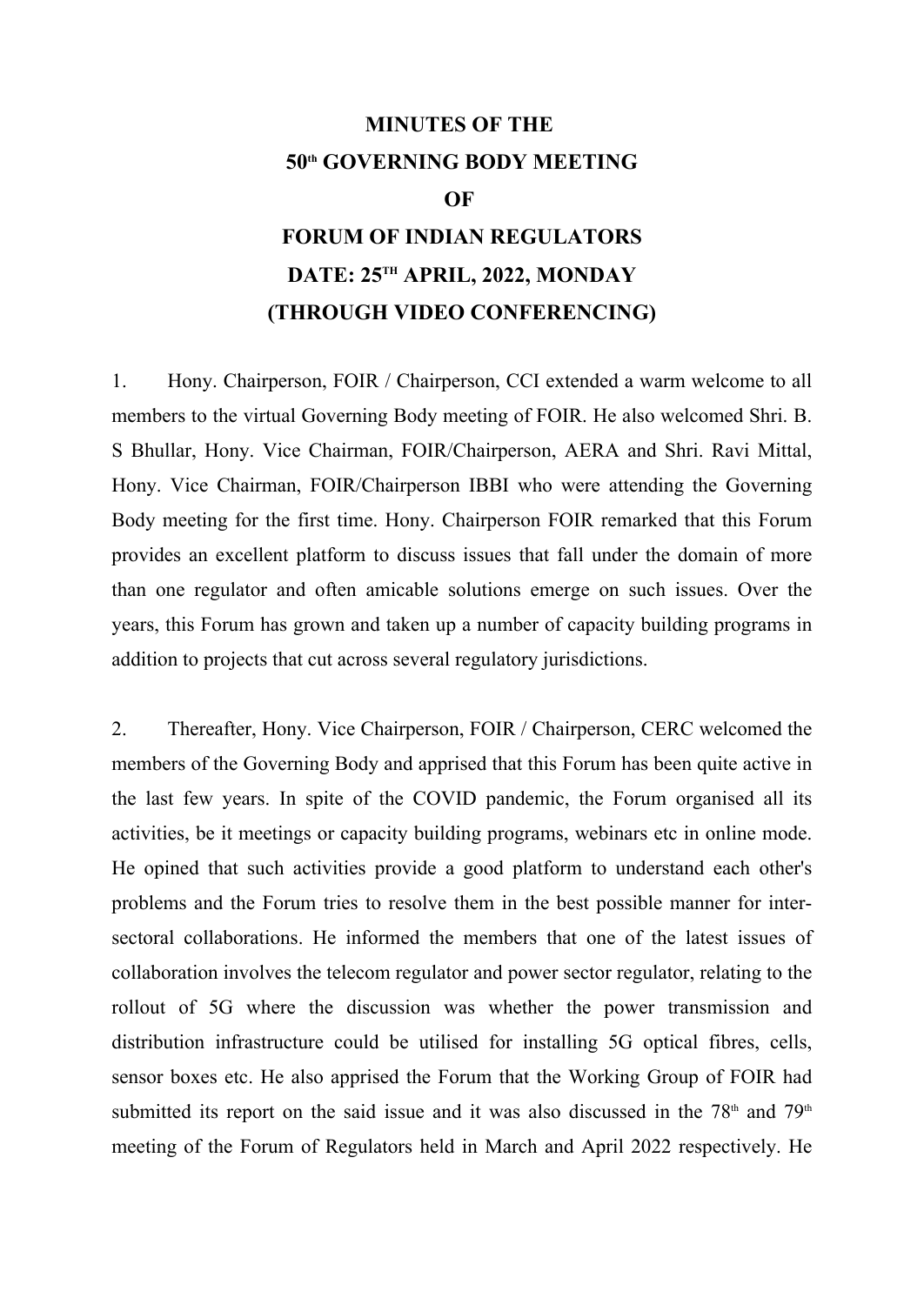hoped that this collaboration will result in cost-effective and efficient use of existing infrastructural resources.

3. Continuing on this aspect, Hony. Vice Chairperson, FOIR/Chairperson, TRAI expressed his appreciation Chairperson, CERC and FOR for taking the initiative to discuss the report of the Working Group on 5G in the meetings of the Forum of Regulators and giving an opportunity to TRAI to present its views. He added that response of all the Chairpersons of the State Electricity Regulatory Commissions was very positive and he looked forward to take forward the matters as decided in the meetings.

- 4. Thereafter, the GB took up the agenda items for discussion.
- 5. The List of Participants is placed at APPENDIX-I.

### **AGENDA 1: CONFIRMATION OF THE MINUTES OF 49TH MEETING OF GOVERNING BODY HELD ON 11TH FEBRUARY, 2022 AT NEW DELHI**

Dy Chief (RA), CERC updated the GB members on the action taken on the minutes. After discussion on the action points arising from decisions taken in the  $49<sup>th</sup>$  meeting of the GB, the minutes were confirmed.

## **AGENDA 2: WITHDRAWAL OF MEMBERSHIP IN FOIR BY ANDHRA PRADESH ELECTRICITY REGULATORY COMMISSION**

1. Deputy Chief (RA), CERC apprised the GB members that FOIR had received a request from one of the members of FOIR viz. Andhra Pradesh Electricity Regulatory Commission who had conveyed their request for discontinuation of membership of FOIR vide email dated April 6, 2022 as they felt that they were not finding the activities of FOIR of much importance as they are actively involved in the activities of FOR. Dy Chief (RA), CERC also informed that APERC had not participated in any events of FOIR for 2021-21 and had also not paid the membership fees.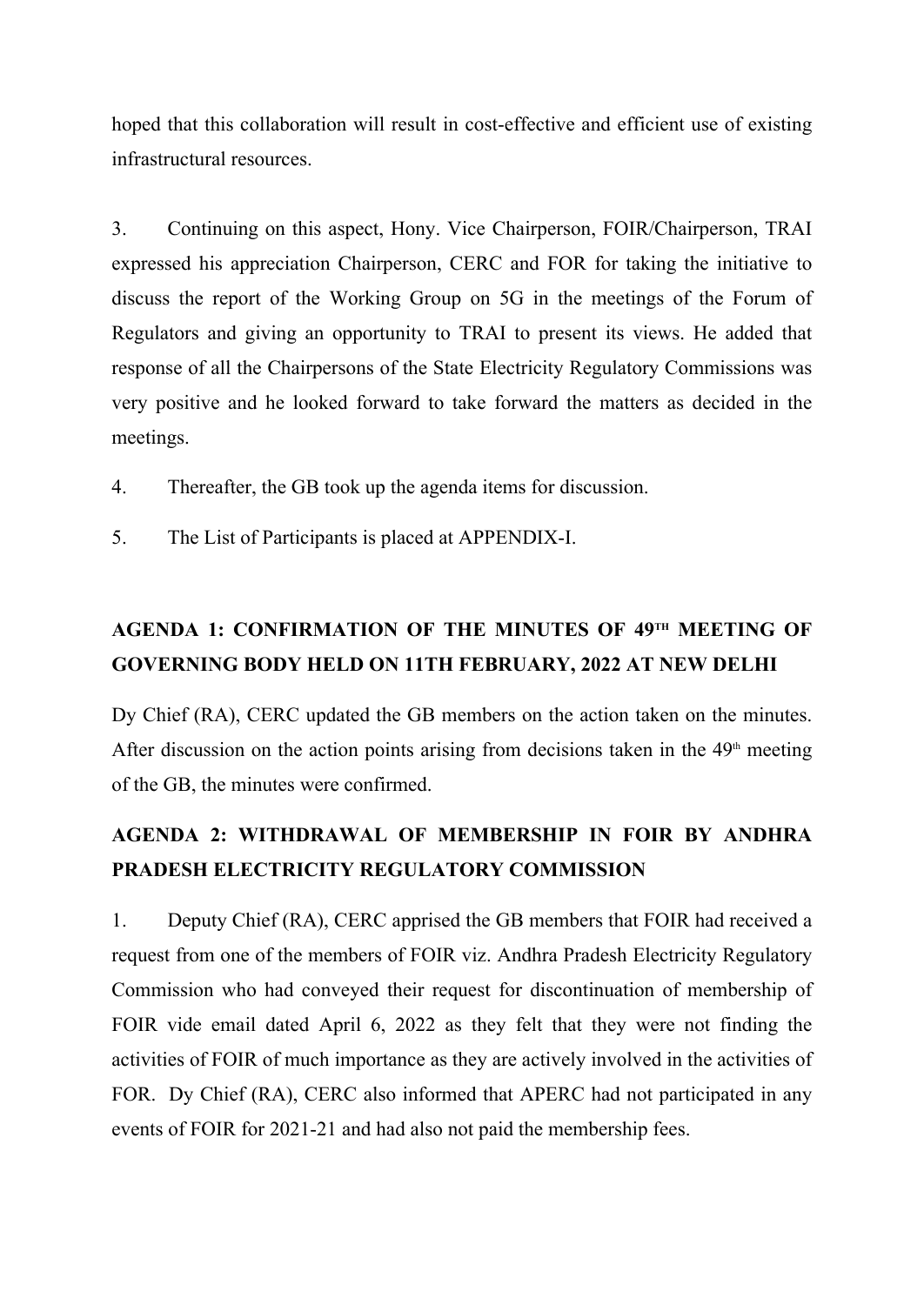2. The GB after discussion decided to accept the request of APERC and recommended to waive the overdue membership fees of Rs. 2 lacs since 2020-21.

3. Dy Chief (RA), CERC also informed the members that while Kerala Electricity Regulatory Commission had withdrawn from FOIR membership two years back, they have now evinced interest to rejoin FOIR due to increased activities in FOIR. Based on their request, KSERC has also paid the membership fees for 2022-23 and therefore, sought approval of the Governing Body to formally induct them into FOIR and invite them for the next General Body meeting.

4. The Governing Body recorded its appreciation on the joining back of KSERC in FOIR as it indicated that the activities of FOIR have been recognised as providing value to its members.

#### **ITEM NO.3: ACCOUNTS RELATED ISSUES**

#### **(i) Interim Budget of FOIR for the F.Y. 2022-2023**

1. Dy. Chief (RA), CERC explained the salient features of the interim budget of FOIR for FY 2022-2023 informing the members that the interim budget for 3 months was proposed within the Rules of FOIR to enable kickstarting the activities of FOIR as soon as the same is approved, because in the past, the budget was usually approved in June and the activities of FOIR could commence only in July, thus losing time for most activities. The GB appreciated the initiative taken by the FOIR Secretariat as this would enable early commencement of activities of FOIR.

2. Observing that the interim budget was a deficit budget which will lead to dipping into the reserves of FOIR, Hony. Chairperson, FOIR/CCI remarked that all programs approved by FOIR should undergo prudence check by the FOIR Secretariat as the purpose of the programs is not to exhaust the reserves in order to reduce income tax liability. He urged the members to provide their comments and suggestions on the content of the programs, before the same is executed.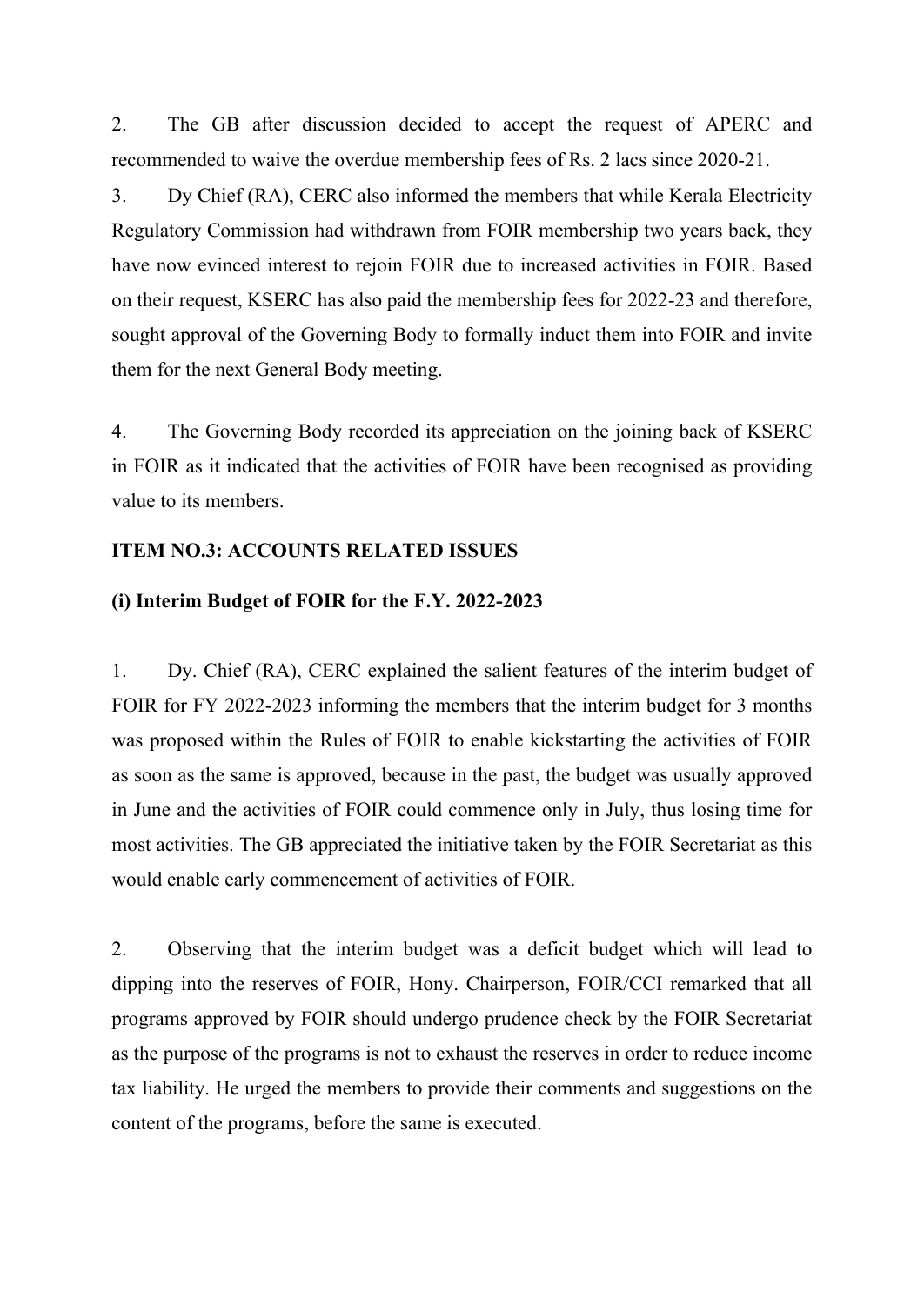3. As regards membership fee, Hony. Vice Chairperson FOIR/CERC stated that for the past few years, especially post retainership to IICA, the number of programs had increased considerably and FOIR has been incurring the costs by utilising the accumulated reserves. It was due to the level of reserves that the membership fees were not charged for a couple of years and then scaled down considerably from the initial membership fees. Hence, he proposed that FOIR may review the demand for programs/studies in FOIR based on comments from its members after a year and thereafter decide on the membership fees and capacity building program fees.

4. Hony. Chairperson, FOIR/CCI appreciated this suggestion and added that once the corpus funds/reserves of FOIR are exhausted, the FOIR can explore the possibility of charging for the programs and also reverting to the previous membership fees structure to build its reserves

5. With respect to topics to be taken up in the capacity building programs, Member, PNGRB suggested that thrust should be given to regulatory issues as all the Members of FOIR are Regulators. He added that a group comprising members of infrastructure and industries in the power, oil and gas sector should be formed so as to have more interaction with stakeholders and address regulatory issues, regulatory conflicts, desired changes in regulations etc

6. Hony. Vice Chairperson, FOIR/TRAI suggested that FOIR may come out with a White Paper on common issues among the Members of FOIR and thereafter explore conducting a seminar on the issues. He added that in addition to the suggestions, the seminars can stress on the latest trends in regulations, technical disruptions, conflicts in regulatory set up and curate context-based programs. In this regard, assistance may also be taken from academicians, industry experts etc.

7. Hony. Chairperson, FOIR/CCI appreciated the suggestions and stated that FOIR Centre at IICA may be instructed to evaluate as to which capacity building programs are in demand amongst the members so that more such programs can be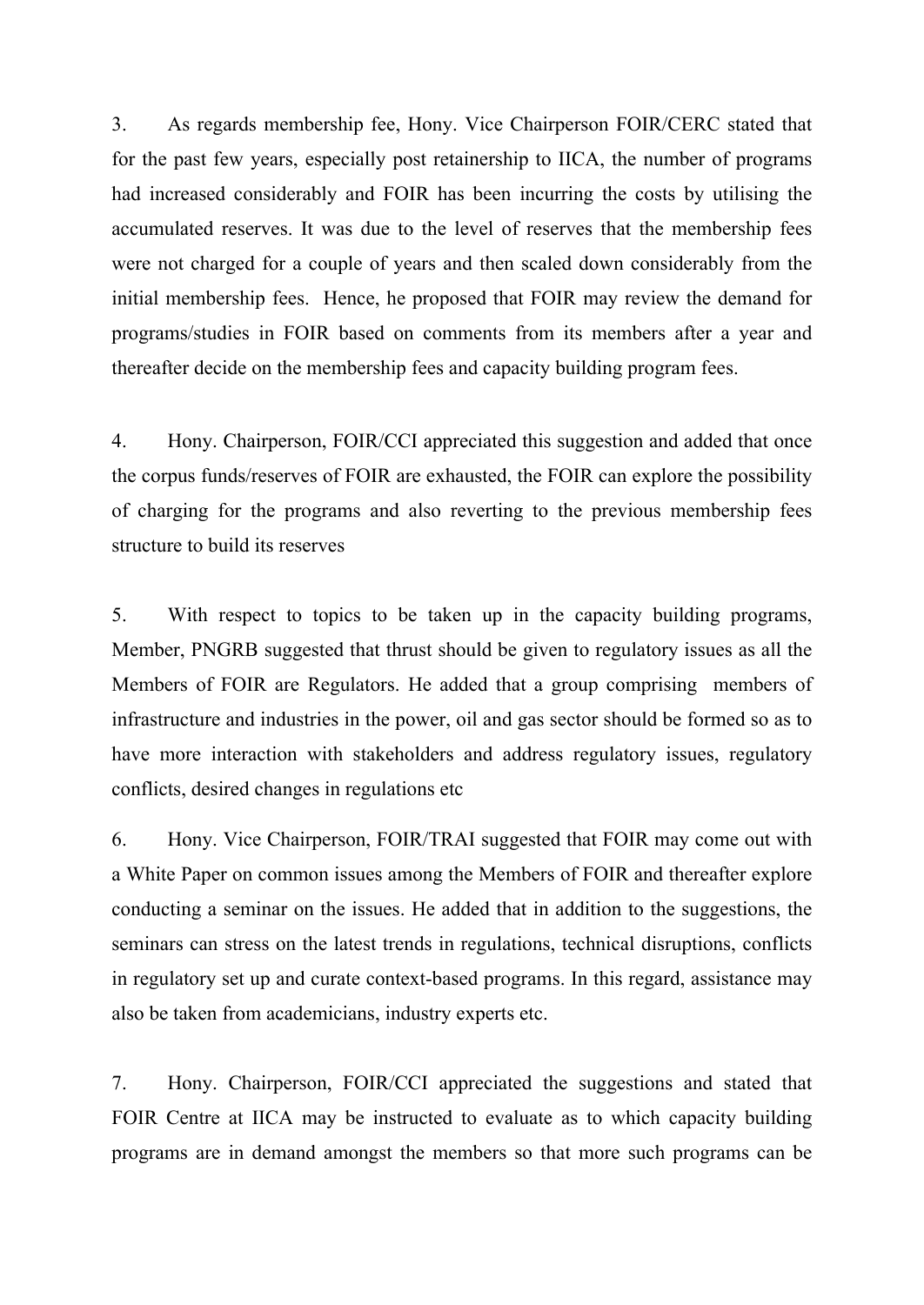conducted by the Forum. While he stated that there may not be a need of organising seminars, as FOIR is already conducting various webinars online, FOIR Secretariat at IICA may do further research on issues which need more deliberations and discussions in FOIR. In this regard, as already indicated earlier, IICA should consult all regulators for suggestions and ideas and thereafter engage with experts in those sectors to curate programs which will be mutually beneficial to all Members.

8. With the above suggestions, the GB approved the interim budget for 2022-23 and directed the FOIR Secretariat to propose the full budget in the forthcoming General Body and Governing Body meeting.

### **(ii) Opening of new savings bank account with Punjab National Bank, Connaught Place, New Delhi**

1. Deputy Chief (RA), CERC apprised the members that the account of FOIR is currently with Union Bank of India and that it was proposed to shift the same to Punjab National Bank to avail facilities which are better than those extended by the Union Bank of India. She added that CERC had also shifted its account to Punjab National Bank.

2. The GB approved the proposal of opening new saving bank account with Punjab National Bank, and also endorsed all the resolutions in this regard.

At the end of the meeting, Hony. Chairperson, FOIR/CCI thanked all the members of the GB for giving their valuable suggestions during the meeting. The meeting concluded with a vote of thanks to Hony. Chairperson, FOIR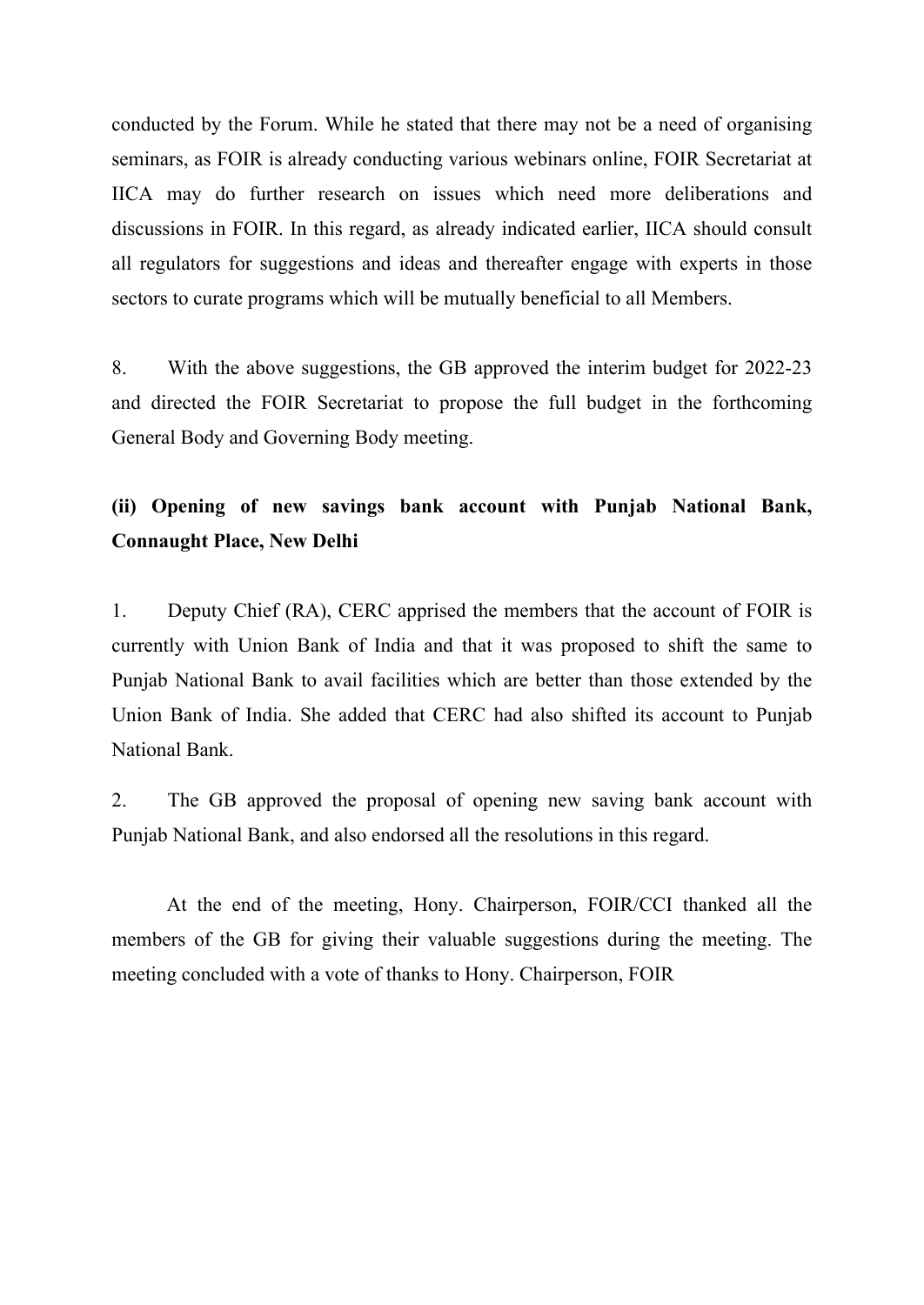## **LIST OF PARTICIPANTS OF THE 50TH GOVERNING BODY MEETING OF "FOIR" HELD ON FRIDAY, THE 25TH APRIL, 2022 { THROUGH VIDEO CONFERENCING }**

| S. No. | <b>Name</b>                | <b>Designation &amp; Organization</b> |
|--------|----------------------------|---------------------------------------|
| 01.    | Shri Ashok Kumar Gupta     | Chairperson, CCI &                    |
|        |                            | Hony. Chairman, FOIR                  |
| 02.    | Shri P.K. Pujari           | Chairperson, CERC &                   |
|        |                            | Hony. Vice-Chairman, FOIR             |
| 03.    | Shri B S Bhullar           | Chairperson, AERA &                   |
|        |                            | Hony. Vice-Chairman, FOIR             |
| 04.    | Dr. P.D. Vaghela           | Chairperson, TRAI &                   |
|        |                            | Hony. Vice-Chairman, FOIR             |
| 05.    | Shri Ravi Mittal           | Chairperson, IBBI & Hony. Vice-       |
|        |                            | Chairman, FOIR                        |
| 06.    | Shri T.S. Balasubramanian  | Member Finance, TAMP & Hony           |
|        |                            | Vice-Chairman, FOIR                   |
| 07.    | Shri A.K.Tiwari            | Member, PNGRB                         |
| 08.    | Shri Bhanu Pratap Singh    | Member, HPERC &                       |
|        |                            | Hony. Member, FOIR                    |
| 09.    | Shri Mukul Dhariwal        | Member, MPERC &                       |
|        |                            | Hony. Member, FOIR                    |
| 10.    | Shri I.M. Bohari           | Member, MERC &                        |
|        |                            | Hony. Member, FOIR                    |
| 11.    | Shri Indu Shekhar Jha      | Member, CERC &                        |
|        |                            | Hony. Secretary, FOIR                 |
| 12.    | Shri Arun Goyal            | Member, CERC &                        |
|        |                            | Hony. Treasurer, FOIR                 |
| 13.    | Shri Harpreet Singh Pruthi | Secretary, CERC &                     |
|        |                            | <b>Executive Secretary, FOIR</b>      |
| 14.    | Dr. Sushanta K. Chatterjee | Chief (Regulatory Affairs), CERC      |
|        | <b>SPECIAL INVITEE</b>     |                                       |
| 15.    | Shri Pravas Kumar Singh    | Member, CERC                          |
|        |                            |                                       |
|        |                            |                                       |
|        | <b>FOIR SECRETARIAT</b>    |                                       |